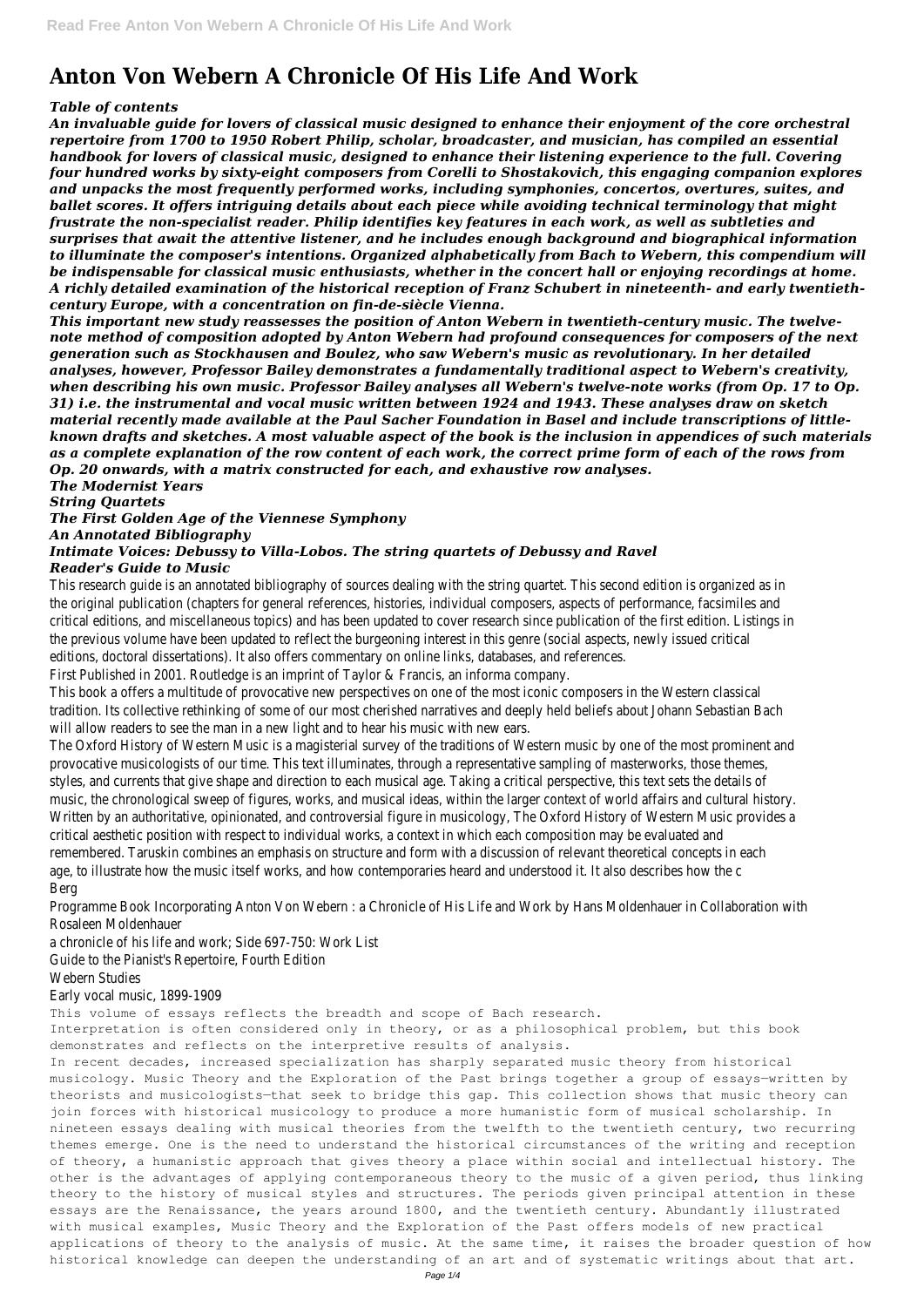### **Read Free Anton Von Webern A Chronicle Of His Life And Work**

Volume II considers some of the best-known and most universally admired symphonies by Haydn, Mozart, Beethoven, and Schubert, who created what A. Peter Brown designates as the first golden age of the Viennese symphony during the late 18th and first three decades of the 19th century. The last two dozen symphonies by Haydn, half dozen by Mozart, and three by Schubert, together with Beethoven's nine symphonies became established in the repertoire and provided a standard against which every other symphony would be measured. Most significantly, they imparted a prestige to the genre that was only occasionally rivaled by other cyclic compositions. More than 170 symphonies from this repertoire are described and analyzed in The First Golden Age of the Viennese Symphony, the first volume of the series to appear [Publisher description]. The Mahler Companion Anton von Webern

Chamber Music

Proceedings of the Conference Hosted by the Department of Music, National University of Ireland, Maynooth, 26 & 27 March 2004 The Act of Listening to Music

A collection of essays looking at Webern's music from several different perspectives.

This volume demonstrates a new approach to cultural history, as it now being practiced by both historians and musicologists, and the field's quest to grasp the realms of human experience, understanding, communication and meaning through the study of music and of musical practices. The contributors employ a resonant new methodological synthesis which combines the theoretical perspectives drawn from the "new cultural history" and "new musicology" of the 1980s with recent social, sociological, and anthropological theories.

The Reader's Guide to Music is designed to provide a useful single-volume guide to the ever-increasing number of English language book-length studies in music. Each entry consists of a bibliography of some 3-20 titles and an essay in which these titles are evaluated, by an expert in the field, in light of the history of writing and scholarship on the given topic. The more than 500 entries include not just writings on major composers in music history but also the genres in which they worked (from early chant to rock and roll) and topics important to the various disciplines of music scholarship (from aesthetics to gay/lesbian musicology).

Proceedings of international conference at NUI Maynooth on Goethe's contribution to music. Goethe was interested in, and acutely aware of, the place of music in human experience generally - and of its particular role in modern culture. Moreover, his own literary work - especially the poetry and Faust - inspired some of the major composers of the European tradition to produce some of their finest works.' (Martin Swales) [Subject: Music Studies, Goethe]

Twenty-three Selected Essays by George Perle on Twentieth-century Music

The Anton Webern collection

The Right Notes

Tradition and Innovation

A Research and Information Guide

An Essential History

**A compelling look at the life and work of the Austrian composer.**

**Based on the discovery of previously unknown Webern manuscripts, notebooks, and diaries, this biography of the twentiethcentury composer examines all the crucial elements of his life and work, including his years as a pupil of Schoenberg Anton Von Webern, a Chronicle of His Life and WorkRandom House Incorporated**

**"This book contains a new study of the life and works of the composer Alban Berg (1885-1935). The major events in his life are recounted, based on a reassessment of archival documents, correspondence, and the recollections of those who knew him. His relationship with other modernists in music, art, and literature-including Arnold Schoenberg, Karl Kraus, and Alma Mahler-Werfelis traced. The role played in Berg's personal and artistic life by his wife, Helene, is emphasized, and her management of his legacyoften controversial-for the forty years following his death is explored. The book contains a close study of each of Berg's major musical works, including his operas Wozzeck and Lulu"--**

**Exploring Twentieth-Century Music Dictionary of World Biography Proof Through the Night Schubert/Webern Series Schoenberg and Words To Boulez and Beyond**

Anton Webern: A Research and Information Guide offers carefully selected and annotated sources regarding Webern from 1975 to present day, including sources on Webern's life, his music, and the interpretation and reception of his music. Along with this comprehensive annotated listing of print and online sources, the book discusses the history of research on Webern and includes a brief chronology of his life. It is a major reference tool for those interested in Webern and his music and valuable for researchers of 20th century music and the Second Viennese School.

The universally acclaimed and award-winning Oxford History of Western Music is the eminent musicologist Richard Taruskin's provocative, erudite telling of the story of Western music from its earliest days to the present. Each book in this superlative five-volume set illuminates-through a representative sampling of masterworks-the themes, styles, and currents that give shape and direction to a significant period in the history of Western music. Music in the Early Twentieth Century , the fourth volume in Richard Taruskin's history, looks at the first half of the twentieth century, from the beginnings of Modernism in the last decade of the nineteenth century right up to the end of World War II. Taruskin discusses modernism in Germany and France as reflected in the work of Mahler, Strauss, Satie, and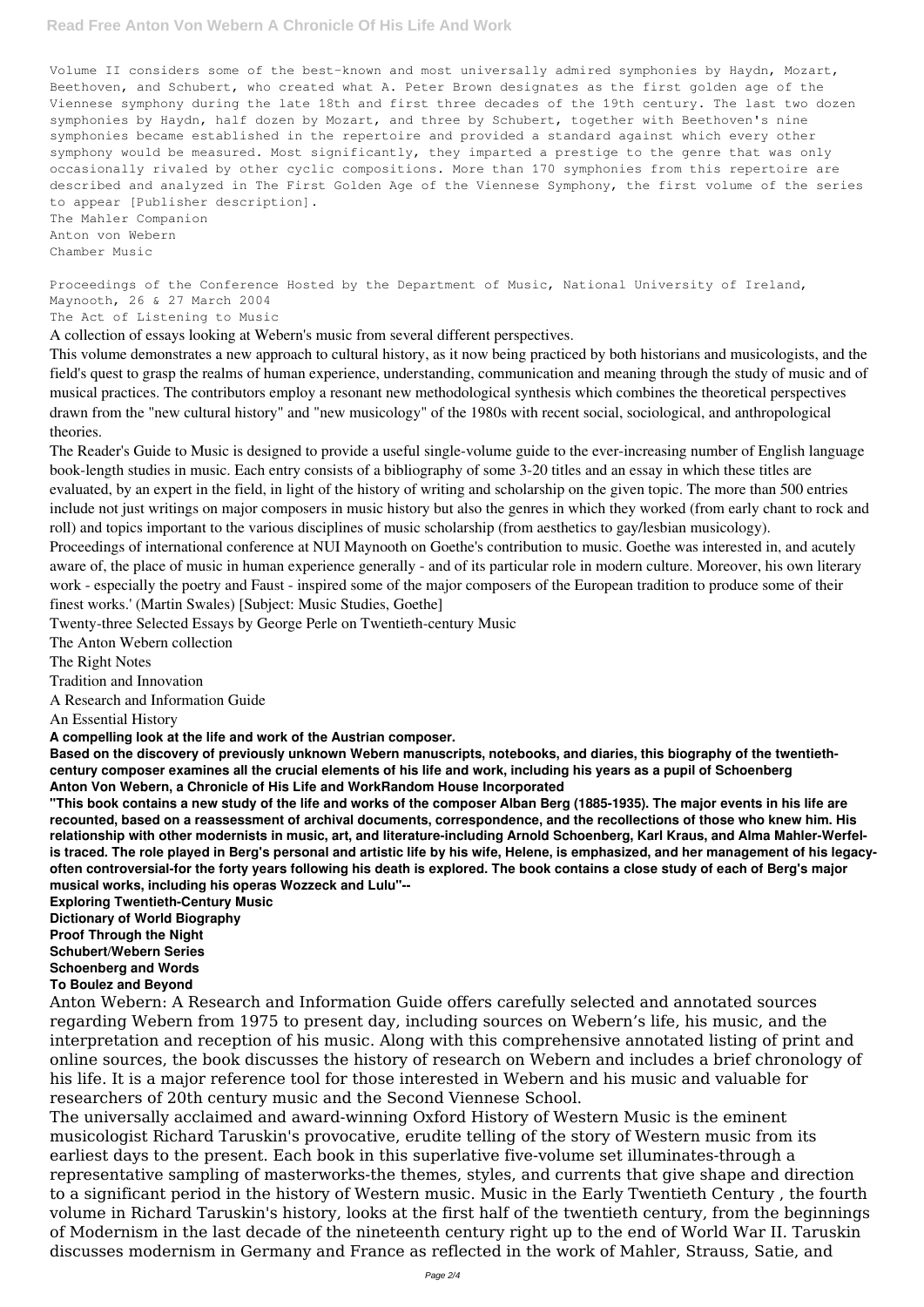Debussy, the modern ballets of Stravinsky, the use of twelve-tone technique in the years following World War I, the music of Charles Ives, the influence of peasant songs on Bela Bartok, Stravinsky's neoclassical phase and the real beginnings of 20th-century music, the vision of America as seen in the works of such composers as W.C. Handy, George Gershwin, and Virgil Thomson, and the impact of totalitarianism on the works of a range of musicians from Toscanini to Shostakovich A fascinating account of Webern's life.

A thorough overview and history of chamber music

Historical Dictionary of Modern and Contemporary Classical Music

Schubert in the European Imagination

5-vol. set

Music in the Early Twentieth Century

# Old Forms in a New Language

# Rethinking Bach

The Mahler Companion consists of a collection of original essays on Mahler written especially for the occasion by Mahler specialists from around the world. It addresses all parts of his life and work- symphonies, songs and song-cycles (each of which is discussed individually), his conducting activities, compositional habits, and aesthetic development--and sets these within the cultural and political context of his time. In addition, it responds to the global spread of this remarkable composer's music, and an almost universal fascination with it, by attempting to give an account of the reception of Mahler's music in many of the countries in which it eventually came to flourish, eg. Holland, France, Japan, Russia, England, and the United States. This particular series of chapters reveals that the 'Mahler Phenomenon' earned its description principally in the years after the Second World War, but also that the Mahler revival was already well under way pre-war, perhaps especially in England and the States, and most surprisingly of all, Japan. The selection of contributors, who between them cover all Mahler's musical output, shows that here too this volume significantly crosses national boundaries. The very diverse approaches, analyses and commentaries, amply illustrated with music examples, are evidence of the uniquely rich and complex character of a music that spans more than one culture and more than one century. The volumes includes the most significant and up-to-date Mahler research and debate, and illumines some hitherto unexplored areas of Mahler's life eg. his visit to London in 1892, his sculptor daughter, Anna, and the hall in which the Seventh Symphony was first performed in Prague in 1908. It has often been claimed that Mahler, born in 1860, was in fact a prophet of much that was to come in the 20th century. His later works undeniably anticipate, often with dazzling virtuosity, many of the principal techniques and aesthetics of the new century, only the first decade of which he lived to see. Small wonder that among his earliest admirers was a collective of some of the most important and innovative composers of our time, Schoenberg, Berg, and Webern. Their successors (Copland, Shostakovich, and Britten, to name a few) were to range across contrasting cultures and national frontiers. Drawing on the best resources and the most up-to-date information about the composer, this volume fulfils the need in Mahler literature for a genuinely comprehensive guide to the composer and will be the authoritative guide for Mahler enthusiasts for years to come.

Each volume of the Dictionary of World Biography contains 250 entries on the lives of the individuals who shaped their times and left their mark on world history. This is not a who's who. Instead, each entry provides an in-depth essay on the life and career of the individual concerned. Essays commence with a quick reference section that provides basic facts on the individual's life and achievements. The extended biography places the life and works of the individual within an historical context, and the summary at the end of each essay provides a synopsis of the individual's place in history. All entries conclude with a fully annotated bibliography.

The author of several books on music and culture looks at the various roles of music during World War I, from "La Marseillaise" to "Over There," and examines music's ability to reflect the profound doubts, passions, and aspirations of society, both during the war and in its aftermath. (Performing Arts) This second edition of Historical Dictionary of Modern and Contemporary Classical Music contains a chronology, an introduction, and an extensive bibliography. The dictionary section has over 500 crossreferenced entries on the most important composers, musicians, methods, styles, and media in modernist and postmodern classical music.

The Oxford History of Western Music

Goethe: Musical Poet, Musical Catalyst Haydn, Mozart, Beethoven, and Schubert Being Musically Attuned Music Theory and the Exploration of the Past A Chronicle of His Life and Work : Y Hans Moldenhauer in Collaboration with Rosaleen Moldenhauer *Listening according to mood is likely to be what most people do when they listen to music. We want to take part in, or even be part of, the emerging world of the musical work. Using the sources of musical history and philosophy, Erik Wallrup explores this extremely vague and elusive phenomenon, which is held to be fundamental to musical hearing. Wallrup unfolds the untold musical history of the German word for 'mood', Stimmung, which in the 19th century was abundant in the musical aesthetics of the German-Austrian sphere. Martin Heidegger's muchdiscussed philosophy of Stimmung is introduced into the field of music, allowing Wallrup to realise fully the potential of the concept. Mood in music, or, to be more precise, musical attunement, should not be seen as a peculiar kind of emotionality, but that which constitutes fundamentally the relationship between listener and music. Exploring mood, or attunement, is indispensable for a thorough understanding of the act of listening to music.*